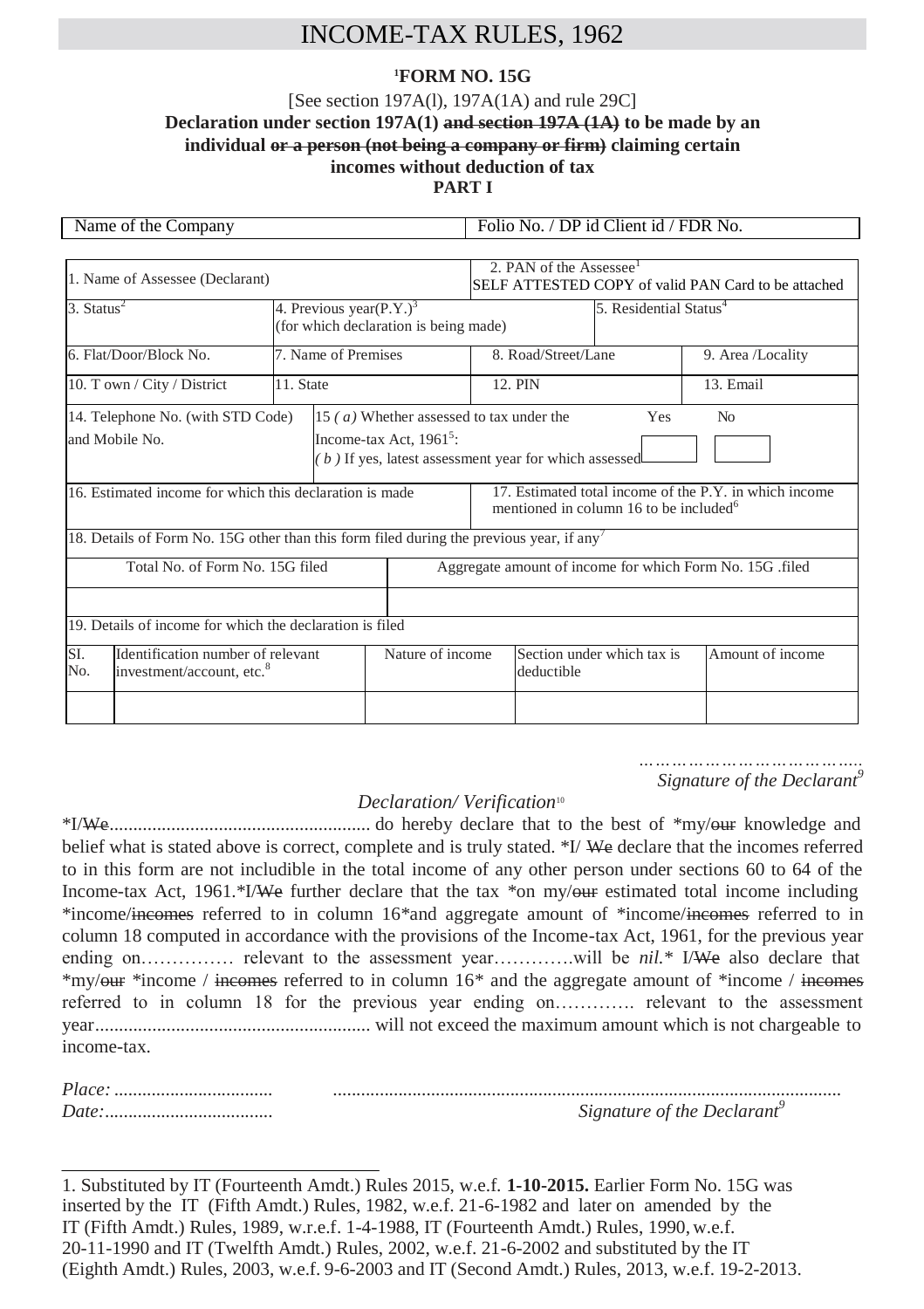#### PART II

## **[To be filled by the person responsible for paying the income referred to in column 16 of Part I]**

| 1. Name of the person responsible for paying             |                     |                                                                      | 2. Unique Identification No. <sup>11</sup>  |                                                                                       |  |  |
|----------------------------------------------------------|---------------------|----------------------------------------------------------------------|---------------------------------------------|---------------------------------------------------------------------------------------|--|--|
| 3. PAN of the person<br>responsible for paying           | 4. Complete Address |                                                                      | 5. TAN of the person responsible for paying |                                                                                       |  |  |
| 6. Email                                                 |                     |                                                                      |                                             | 7, Telephone No. (with STD Code) and Mobile 8. Amount of Income paid <sup>6</sup> No. |  |  |
| 9. Date on which Declaration is received<br>(DD/MM/YYYY) |                     | 10. Date on which the income has been paid /credited<br>(DD/MM/YYYY) |                                             |                                                                                       |  |  |
|                                                          |                     |                                                                      |                                             |                                                                                       |  |  |

|  |  |  | Date: |  |
|--|--|--|-------|--|

*Place:*.................................... ……………………………………………………..

*Signature of the person responsible for paying the income referred to in column 16 of Part I*

\*Delete whichever is not applicable.

<sup>1</sup>As per provisions of section 206AA(2), the declaration under section 197A(1) or 197A(1A) shall be invalid if the declarant fails to furnish his valid Permanent Account Number (PAN).

<sup>2</sup>Declaration can be furnished by an individual under section  $197A(1)$  and a person (other than a company or a firm) under section 197A(1A).

<sup>3</sup>The financial year to which the income pertains.

<sup>4</sup>Please mention the residential status as per the provisions of section 6 of the Income-tax Act, 1961.

5 Please mention "Yes" if assessed to tax under the provisions of Income-tax Act, 1961 for any of the assessment vear out of six assessment vears preceding the vear in which the declaration is filed.

6 Plcasc mention the amount of estimated total income of the previous year for which the declaration is filed including the amount of income for which this declaration is made.

 $^{7}$ In ease any declaration(s) in Form No. 15G is filed before filing this declaration during the previous year, mention the total number of such Form No. 15G filed along with the aggregate amount of income for which said declaration(s) have been filed.

<sup>8</sup>Mention the distinctive number of shares, account number of term deposit, recurring deposit, National Savings Schemes, life insurance policy number, employee code, etc.

 $^{9}$ Indicate the capacity in which the declaration is furnished on behalf of a HUF, AOP, etc.

<sup>10</sup>Before signing the declaration/verification, the declarant should satisfy himself that the information furnished in this form is true, correct and complete in all respects. Any person making a false statement in the declaration shall be liable to prosecution under section 277 of the Income-tax Act, 1961 and on conviction be punishable-

- (i) in a ease where tax sought to be evaded exceeds twenty-five lakh rupees, with rigorous imprisonment which shall not be less than six months but which may extend to seven years and with fine;
- (ii) in any other ease, with rigorous imprisonment which shall not be less than three months but which may extend to two years and with fine.

<sup>11</sup>The person responsible for paying the income referred to in column 16 of Part I shall allot a unique identification number to all the Form No. 15G received by him during a quarter of the financial year and report this reference number along with the particulars prescribed in rule 3 1A (4) (*vii*) of the Income-tax